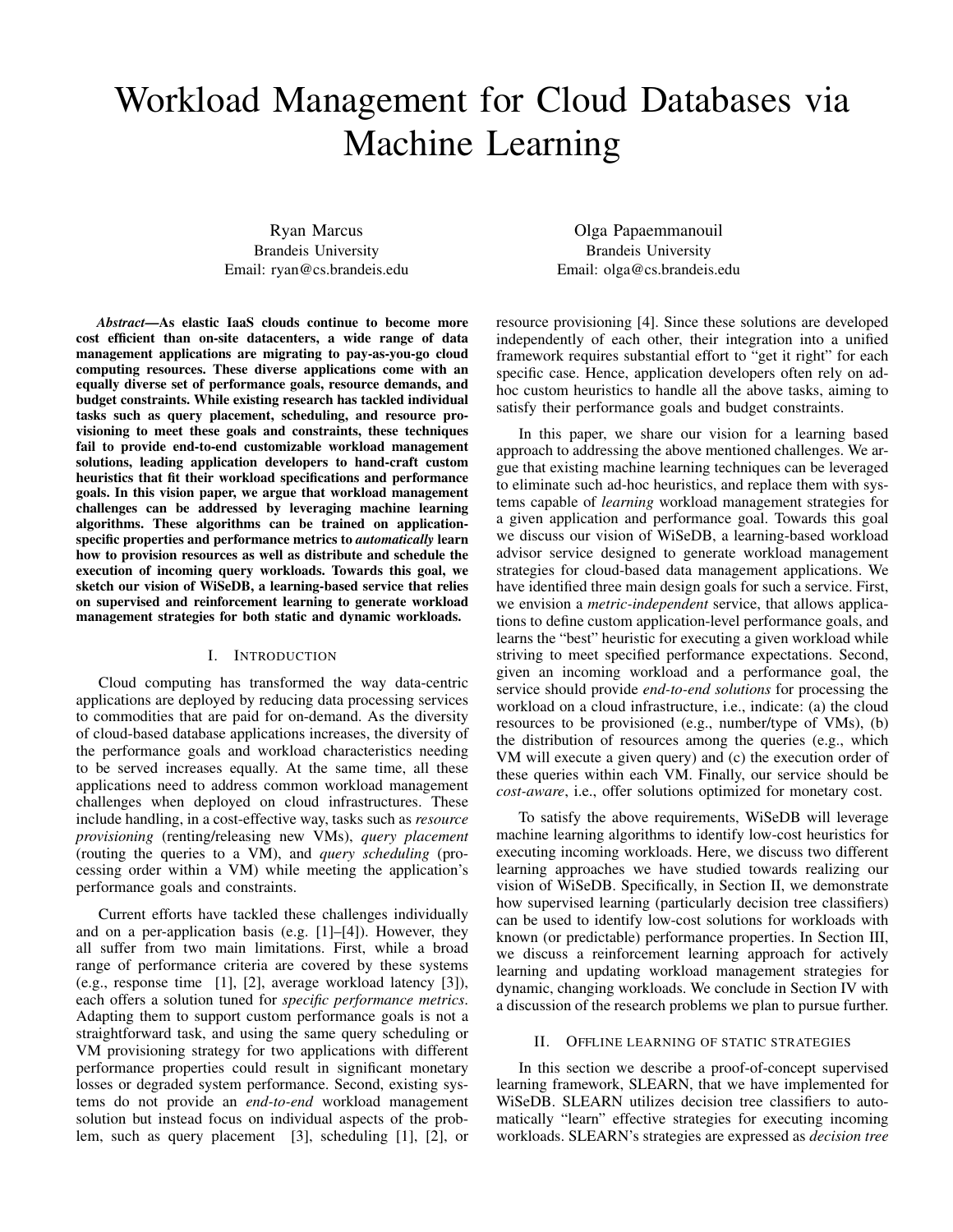

Fig. 2. A workload scheduling graph example

*models* tuned for application-defined performance goals and workload specifications. Decision models are trained offline, and they are used at runtime to generate low-cost execution strategies for any query set that matches the model's workload specifications. Specifically, for a given incoming query set, WiSeDB parses the model to identify (a) the number/type of VMs to provision, (b) the placement of queries to these VMs and (c) the query execution order within each VM. Each model is cost-aware: it is trained on a set of performance and cost related features that account for provisioning costs *and* any penalties paid due to violations of the performance goals.

Workload & Performance Goal Specification Our learning framework allows users to specify a set of representative *query templates*  $T_1, T_2, \ldots$ , each corresponding to groups of queries of the same type and hence similar execution times when processed on the same execution environment (e.g., resource configurations, concurrent queries, etc). Incoming workloads can include any combination of queries of these templates. Latency estimates per template must also be provided by either the application itself (e.g., by executing representative queries a-priori on various VM types), or by using existing prediction models [7].

In addition to query templates, applications need to specify a performance goal as a function of query latency. Our current implementation of SLEARN can learn effective strategies for the following performance metrics: (1) *Query Latency*: users specify an upper bound for the latency of each query template. (2) *Max*: the users express an upper bound on the worst query response time in their workload. (3) *Average*: an upper limit on the average query latency of a workload. (4) *Percent*: specifies that at least  $x\%$  of the workload's query must be completed within t seconds. These metrics cover a range of performance goals typically used for cloud databases (e.g., [2]–[4]), but, to the best of our knowledge, our framework is the first one to support all of them. Performance goals are expressed as part of a Service-Level-Agreement (SLA) between the IaaS provider and the application. The agreement states the workload specification (i.e., query template), the expected performance goal, and a penalty function that defines the penalty to be paid to the application if that goal is not met.

Supervised Learning Our supervised-learning framework is actualized through a three-step process shown in Figure 1. First, we create a small number of *sample workloads* by drawing queries at random from the specified query template. Second, for each random workload we *identify the optimal workload execution strategy* and *extract performance and cost related features* from these optimal solutions. We then train a decision tree classifier on the training set that consists of all the features and optimal strategies we collected for all the random workloads. The generated *decision model* represents a workload management heuristic tailored to the application's query templates and performance goals.

The above process raises two main challenges: (a) generating the optimal execution strategy for a given random workload and (b) identifying the set of features that can effectively characterize these optimal decisions (e.g., assign a query on an existing VM, provision a new VM, etc). To address these, SLEARN represents the problem of scheduling a given workload as a graph navigation problem. It constructs a directed, weighted graph where vertices represent steps of the workload scheduling process. Specifically, each vertex stores the scheduling decision for already-scheduled queries as well as the still-unassigned queries. The scheduling decision defines a set of VM to be provisioned for the workload and the query queue in each VM.

Figure 2 shows part of an example graph for a query set  ${q_1, q_2, q_2}$ , where  $q_i$  represent a query of template  $T_i$ . For a given random workload, the first vertex on the graph has all the queries unassigned (i.e., node A). Edges represent a decision to (a) assign a query to one of the provisioned VMs (e.g., edge from A to B) or (b) start a new VM (e.g., from B to D). The weight of each edge is equal to the cost of performing the corresponding action. The graph allows us to generate and cost all possible decisions for a given workload. Finding the optimal strategy (i.e., the least-cost strategy) is reduced to finding the shortest path through the graph. SLEARN searches the graph using the  $A^*$  algorithm [5], taking advantage of a few search heuristics we have developed to improve its efficiency.

For each decision within the optimal solution (i.e., for each edge in the optimal path), we extract a feature set to characterize the decision. We select features that appear in human-derived heuristics [2], [3], hoping that a machinelearning algorithm will be able to construct a customized heuristic for arbitrary task templates and performance goals from them. The most important features extracted were:

- 1) wait-time: the amount of time that a query would have to wait before execution. This helps our model decide which tasks should be placed based on their deadline.
- 2) cost-of-X: the cost incurred (including any penalty costs) by placing a query of template X on the most recently created VM. This allows our model to check the cost of placing a certain query and decide whether to assign it or to create a new VM.
- 3) have-X: if a query of template X is still unassigned. This helps our model understand how the template of unassigned queries affects decisions on the optimal path. We concatenate all the collected features into a set and train

a decision tree model on it. The model takes the above features as input and predicts an edge (i.e., a decision to provision a new VM or assign a query to a VM). This model can then be used to schedule new workloads of the given query template.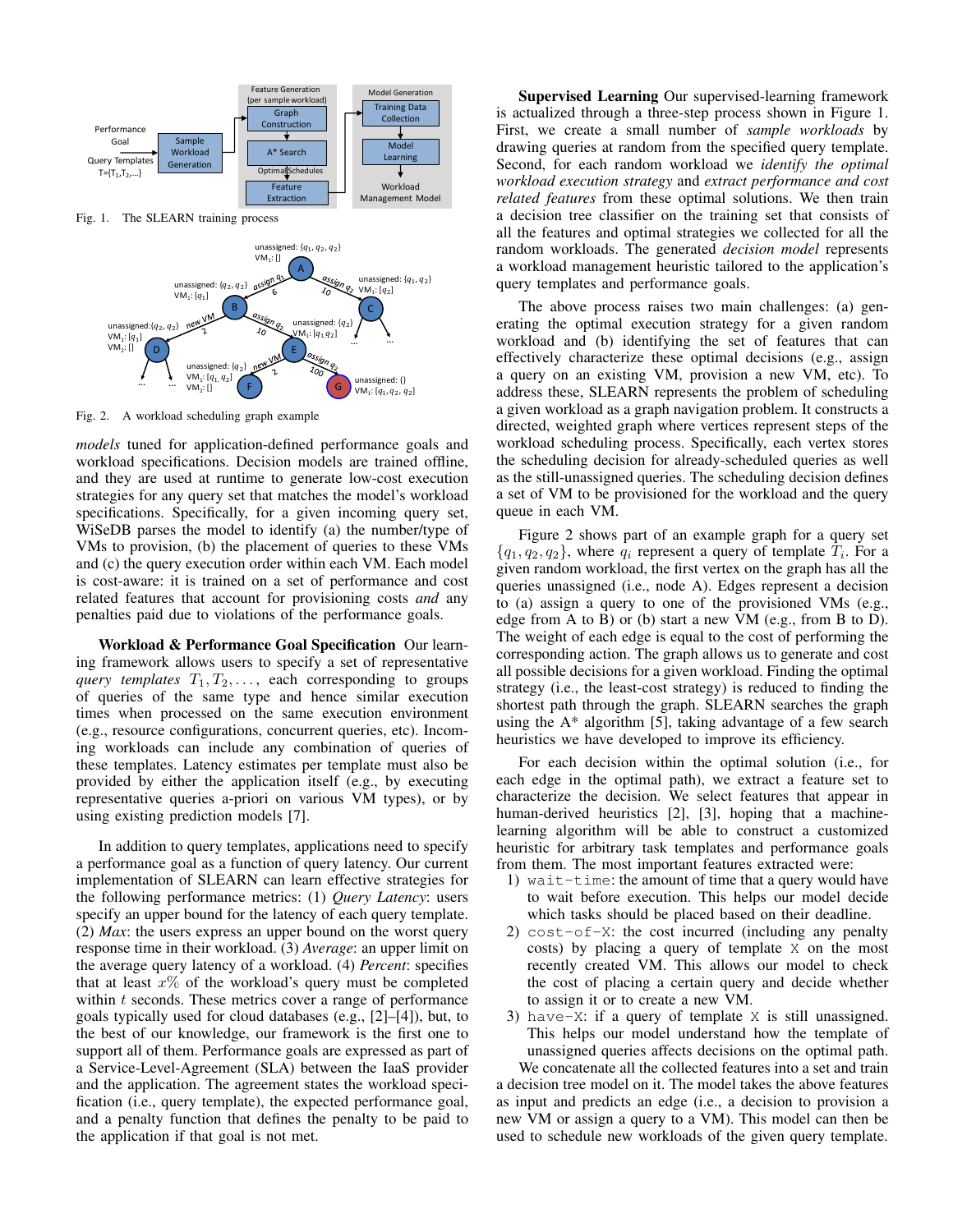

Fig. 3. An example decision tree generated by SLEARN

Figure 3 shows an example decision tree. Each orange node represents a binary split on a feature. The decision nodes (white) represent suggested actions. The right side of Figure 3 shows an incoming workload  $\{q_1, q_2, q_2\}$ . To schedule this workload, we parse the decision tree as follows. In the first node (1), we check the wait time, which is zero since all queries are unassigned, so we proceed to (3). The workload has unassigned queries of template  $T_2$ , so we proceed to (4). Here, we calculate the cost of placing an instance of  $T_2$  on a VM (we assume for simplicity a single VM type). Let us assume the cost is less than 100, which leads to (6), which assigns an instance of  $T_2$  to the initial VM (Step 1). Since we have more queries in the workload, we re-parse the tree. In (1) let us assume the wait time on the most recent VM is 1 minute (this is the runtime of queries in  $T_2$ ) so we move to (3). Since we have one more query of  $T_2$  unassigned, we move to (4). Let us assume the cost of assigning a query of  $T_2$  is more than 100 (because it would need to wait for  $q_2$  to complete). We move to (7) and we check if there are unassigned instances of  $T_1$ . Since there is, we assign  $q_1$  to the last provisioned VM (Step 2). We re-parse the tree in the same way and by following nodes (1) $\rightarrow$ (2), then again as (1) $\rightarrow$ (3) $\rightarrow$ (4) $\rightarrow$ (7) $\rightarrow$ (9), so we provision a new VM (Step 3) and assign  $q_2$  onto it (Step 4).

In general, the decision model will place an instance of  $T_2$ , then an instance of  $T_1$ , then create a new VM. This repeats until tasks of  $T_1$  or  $T_2$  are depleted. Then, single instances of the remaining templates are placed on new VMs until none remain. For the case of these two query templates, the heuristic learned by SLEARN is equivalent to sorting queries in increasing order of latency and placing each query on the first VM where the query "fits" (i.e., incurs no penalty).

Results Figure 4 shows the cost of scheduling workloads of 30 queries uniformly distributed across 10 query templates for four performance metrics. Max requires that the maximum query latency be less than 10 minutes, 2.5 times the latency of the longest query in our workload. PerQuery requires that the final latency of each query is not more that 2.5 times their individual latencies. Average requires that the average query latency is less than 4 minutes, and Percent requires that 90% of the queries finish with 10 minutes. The experiment was conducted on the Amazon EC2 instances using the TPC-H benchmark, where query templates 1-10 were used as query templates. Here, we compare schedules generated by WiSeDB with the optimal, brute-forced schedules for this specific setting. WiSeDB's schedules are within 8% of the minimum cost schedule for all the performance metrics. These results were consistent independently of the size of the runtime workloads and the strictness of the performance metrics. SLEARN also learns models very quickly, requiring at most one minute to train for workloads of 15 query templates.



Fig. 4. Performance of SLEARN models compared to optimal schedules

# III. ADAPTIVE LEARNING OF DYNAMIC STRATEGIES

Our supervised learning technique relied on two assumptions. First, incoming workloads will consist of already known query templates, and second, that the execution times of these query templates can be predicted. However, a plethora of data centric applications need to support dynamic workloads involving previously unseen queries in which users explore data, search for irregularities, etc., and for which performance prediction is a major challenge. In a dynamic setting, the performance of a fixed strategy generated by SLEARN will decay, possibly very quickly. To address this limitation, we sketch the foundation for *RLEARN*, a reinforcement learning approach that can be used to adaptively learn workload management strategies for dynamically changing workloads.

Reinforcement Learning Reinforcement learning differs from standard supervised learning in that optimal/correct decisions are not required a priori. The system decides on an action in order to maximize a cumulative reward. It learns from its past (possibly sub-optimal) decisions, and its decisions improve over time. Here, there is a focus on online learning, which involves finding a balance between exploration (reward maximization based on the knowledge already acquired) and exploitation (attempting new actions to further increase knowledge). In machine learning, this trade-off has been studied in the contextual multi-armed bandit (CMAB) problem [6].

The CMAB is a problem where a gambler plays on a row of slot machines (one-armed bandits) and needs to decide which machines to play (i.e., which arms to pull) in order to maximize the sum of rewards earned. In each round, the player decides which machine to play (action  $a$ ) and receives a reward  $r$ . The decision is made by observing a feature vector X (aka *context*) which summarizes information on the state of the machine at this iteration. The gambler then improves their strategy through the new observation  $\{a, X, r\}$ . The gambler's goal is to achieve the highest cumulative reward. Hence, the gambler aims to collect information about how the feature vectors and rewards relate to each other so that they can predict the next best machine to play by looking at the feature vector.

Our workload management problem can be modeled as a *tiered network of CMABs*, illustrated in Figure 5. Each VM corresponds to a slot machine in one of several tiers, where each tier represents a different type of VM. Tiers can be ordered based on price or performance/resource criteria. Each machine has three arms/actions: Accept, Pass, and Down. When a query enters the system, it is first given to the root machine (top left). The algorithm makes a decision based on a set of features that capture information about the new query